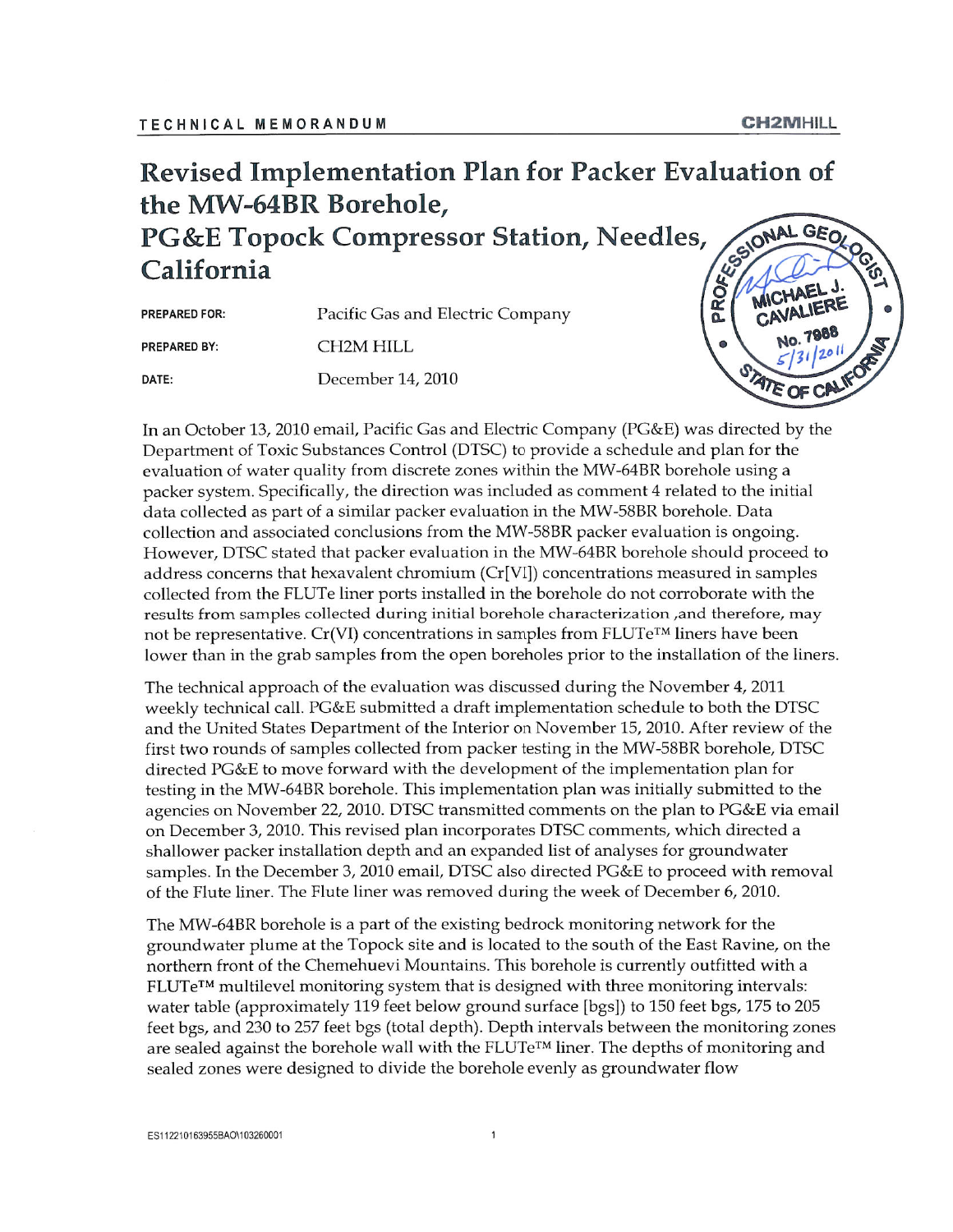characterization of the MW-64BR borehole did not identify any specific intervals of groundwater flow into/out of the borehole. This technical memorandum presents the implementation plan for the MW-64BR packer evaluation as directed by DTSC, and provides a description of the following implementation details:

- FLUTe™ system removal and borehole development
- Packer system design and installation
- Groundwater sample collection and analysis
- Schedule and reporting

### **FLUTe™ System Removal and Borehole Development**

Prior to borehole development and packer installation, the  $FLUTe^{TM}$  multilevel monitoring system must be removed. The removal of this system, which requires the use of specialized tools and procedures, will be conducted by pulling up on the bottom of the system and inverting the plastic liner. Removal of the system will be accomplished using a winching system situated on the ground at the well head. Once removed, the system will be examined to determine if it can be re-installed, as determined appropriate.

Once the FLUTe<sup>™</sup> system is removed, the borehole will be developed in accordance with the methods and procedures defined in the *Sampling, Analysis, and Field Procedures Manual, PG&E Topock Program, Revision 1, Topock Compressor Station, Needles, California* (CH2M HILL, 2005) prior to packer installation. Due to the very low yield of the MW-64BR borehole, development will be conducted by purging the borehole dry and allowing it to recover as much as possible within 24 hours before repeating the cycle.

## **Packer System Design and Installation**

The packer system will be designed for placement and operation within existing MW-64BR borehole. Details related to the borehole construction and data collected from hydraulic testing are presented in Appendix A of the *Final Corrective Measures Study/Feasibility Study Report for SWMU 1/AOC 1 and AOC 10 at the Pacific Gas and Electric Company Topock Compressor Station* (CH2M HILL, 2009). In its current condition, the borehole is constructed with a 6-inch-diameter polyvinyl chloride conductor casing extending from the ground surface to 20 feet below ground surface (bgs). Below 20 feet bgs, the borehole is an open, HQ-sized (approximately 3.8-inch-diameter) bedrock borehole to total depth (257 feet bgs). A conceptual schematic of the packer system and associated equipment to be installed in the borehole is presented in Figure 1.

Mobilization to the field for packer system installation will be conducted as soon as possible following FLUTe™ system removal, open borehole development, and packer system fabrication. Installation of the packer and associated equipment will be accomplished using a truck-mounted well development rig. The site will be accessed using the existing access route (unpaved pipeline access road) through United States Fish and Wildlife Service property. The general procedure for installation of the packer system and associated seal testing is provided below: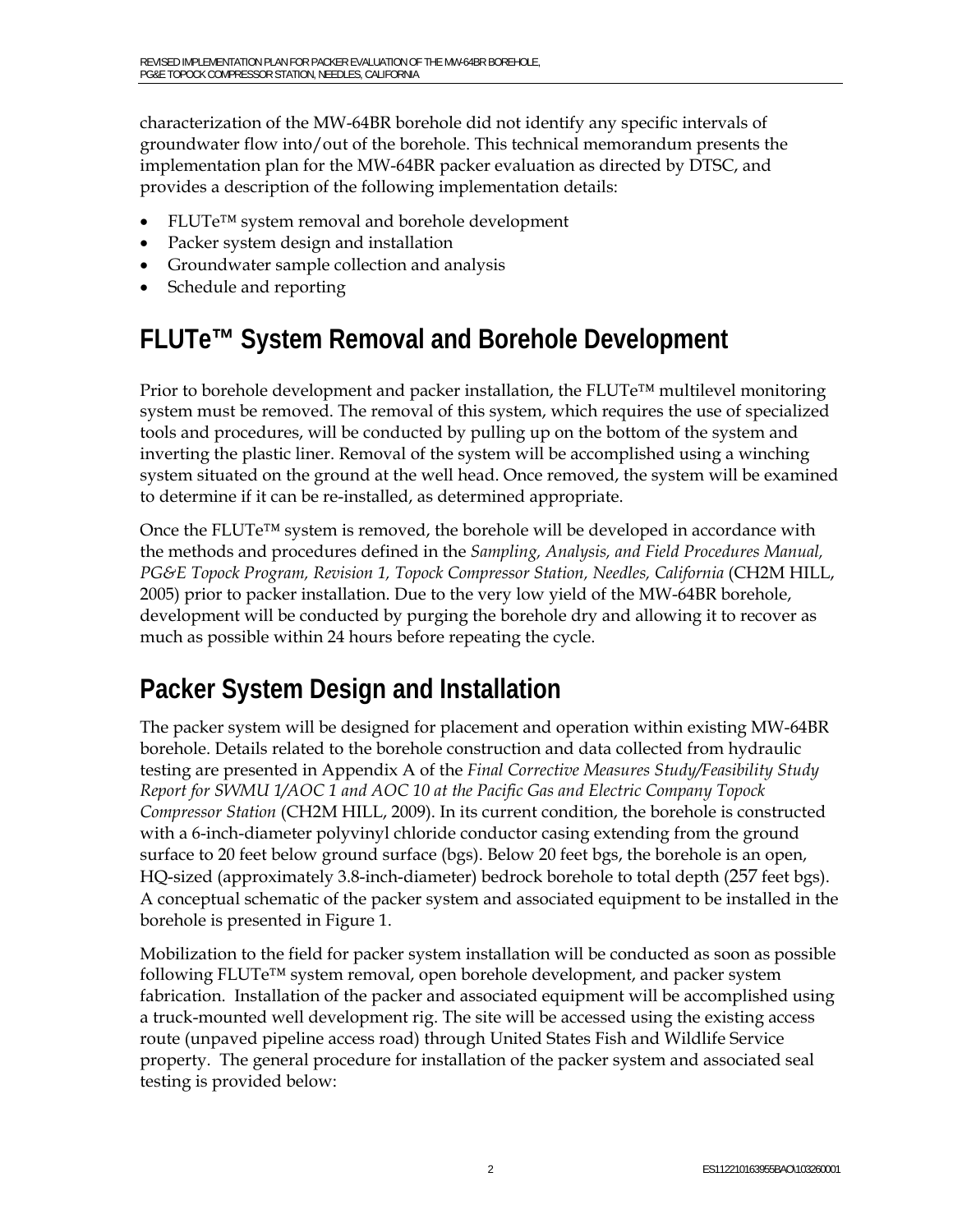- 1. **Verification of Borehole Condition**. Prior to installation of the packer system, the depth to groundwater and the total depth of the borehole will be confirmed.
- 2. **Installation of Packer System**. The packer system will be lowered into the borehole on sections of flush-threaded polyvinyl chloride riser pipe. Given the outside diameter of the deflated packer (approximately 3.4 inches), it is likely that the packer will contact the 3.8-inch-diameter borehole wall during installation. The installation process will proceed slowly to minimize disturbance to the borehole; however, as is the case any time equipment is placed in an open rock borehole, there is risk of the loss of tools or collapse of the borehole during the installation, operation, or removal of the packer system.
- 3. **Inflation of Packer and Testing of the Seal**. Once the packer is installed to 150 feet bgs, the packer will be inflated using compressed nitrogen. Nitrogen pressure in the packer will be set to a value that will allow drawdown of the water in the upper interval of the well without exceeding the maximum inflation pressure in the packer as specified by the manufacturer. Nitrogen pressure will be monitored with a gauge at the surface. Water level response within the borehole, both above and below the packer, will be monitored with pressure transducers. The competence of the seal between the inflated packer and the borehole wall will be tested by pumping from below the packer and monitoring water level response in both zones. An immediate decrease in water level in the zone above the packer when pumping from below the packer may suggest leakage between the packer and th**e** borehole wall, whereas a more subdued response may indicate leakage through the formation around the packer. In the event leakage between the borehole wall and the packer is observed, the placement of the packer within the borehole will be adjusted. Similarly, if leakage that is believed to be occurring through the formation is observed, the placement of the packer will be adjusted; however, after several adjustments are attempted, it may be determined that some leakage through the formation cannot be prevented. It is not unusual for flow through fractures to result in some leakage around packers in rock boreholes.
- 4. **Development of the Separated Zones**. Once the upper and lower monitoring zones are established, pumping will be conducted from above and below the packer to remove the standing mixed formation water present in each zone. This pumping will be conducted in accordance with the methods and procedures defined in the *Sampling, Analysis, and Field Procedures Manual, PG&E Topock Program, Revision 1, Topock Compressor Station, Needles, California* (CH2M HILL, 2005).

The target depth for packer inflation is approximately 150 feet bgs, which corresponds to the bottom of the upper monitoring zone of the FLUTe™ multilevel system when it was in place. Further, the interval above the packer will be of similar elevation to the depth interval monitored by adjacent monitoring well MW-61. However, based on the installation and seal testing procedure detailed in the bullets above, it may be necessary to adjust the actual depth of packer inflation by several feet to establish proper hydraulic separation of the upper and lower zones.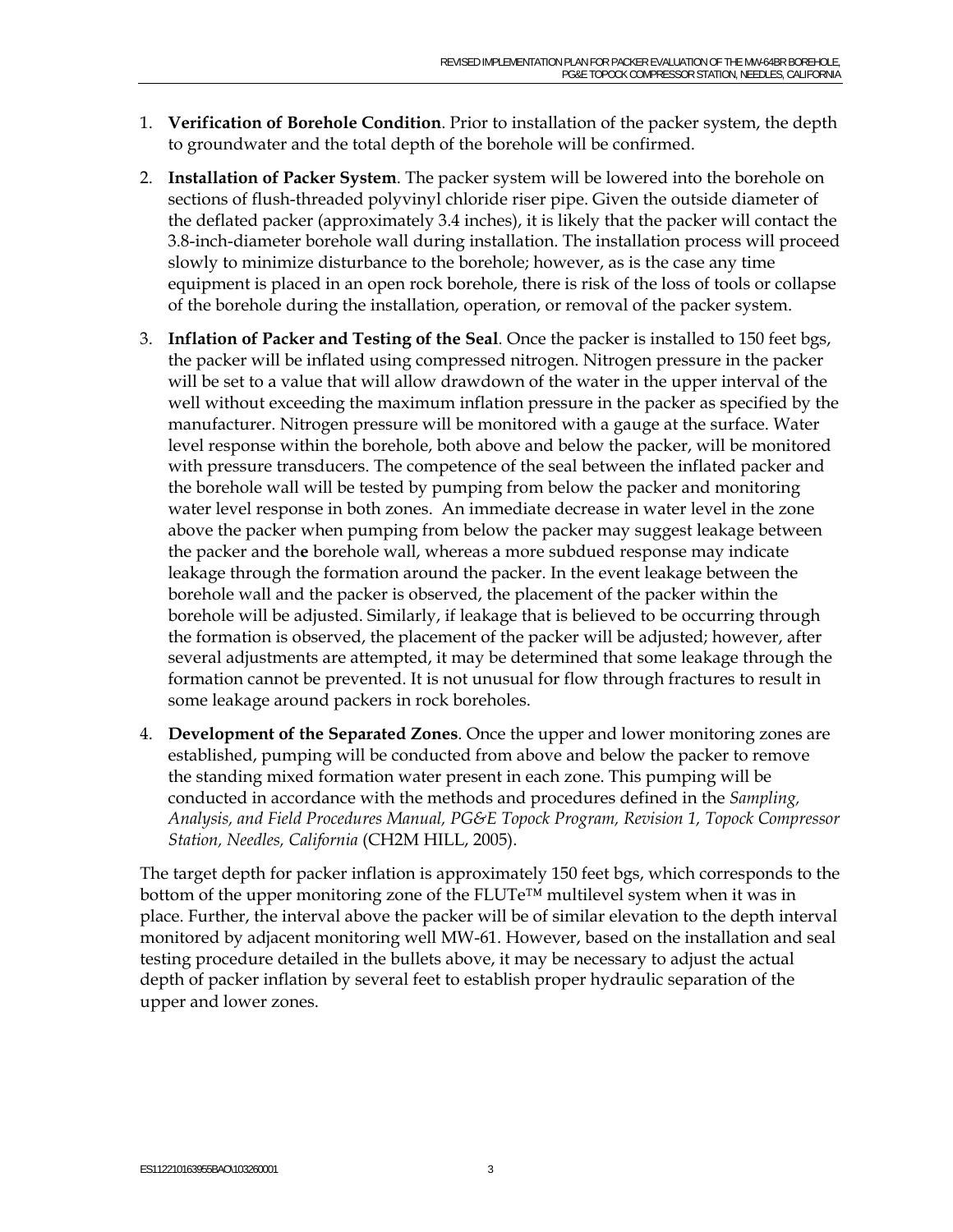## **Groundwater Sample Collection and Analysis**

Prior to packer installation, groundwater samples will be collected from the end of the last purge cycle during open borehole development pumping. During packer testing, the zones above and below the packer will be sampled in accordance with the methods and standard operating procedures used for the Topock Groundwater Monitoring Program.

Groundwater will be purged from the zones above and below the packer using the Blatypus<sup> $TM$ </sup> pumping system developed by Besst, Inc., which operates similar to a bladder pump but does not use a flexible bladder. This pumping system will also be used to collect groundwater from the packed borehole. The Blatypus<sup> $TM$ </sup> is available in small (7/8-inch) diameter, which will allow it to fit in the annular space around the packer support pipe in the upper zone. A second Blatypus™ pump will be lowered through the packer support pipe to sample the lower zone. Per the Topock Field Procedures Manual (CH2M HILL, 2005), field measurements for standard parameters, including specific conductance, pH, oxidation-reduction potential, temperature, turbidity, and dissolved oxygen, will be collected during the purging process.

The initial groundwater samples from above and below the packer will be collected immediately following completion of development activities. Samples will be analyzed at an off-site laboratory for total chromium, Cr(VI), total organic carbon, VOCs (Method 8260), nitrate, TDS, chloride, and arsenic. Consistent with the Topock Field Procedures Manual (CH2M HILL, 2005), the samples collected for total chromium and arsenic will be filtered in the field, and samples collected for Cr(VI) analysis will be filtered in the laboratory before analysis.

Following collection of the initial sample after packer installation and development, the packed intervals will be sampled for a second time approximately 2 weeks later. PG&E will consult DTSC regarding the requested sample collection frequency, or other alternative action (e.g., movement of the packer to a different depth), after the second set of samples have been collected.

# **Schedule and Reporting**

Per the estimated project timeline submitted to the agencies on November 15, 2010, PG&E will expedite the major elements of this project such that the laboratory analytical results for the initial groundwater samples from above and below the packer are provided to the agencies by the third week in January 2011. The results from the sample collected after open borehole development will be available 1-2 weeks after sample collection. Following agency approval of this implementation plan,  $PG\&E$  will continue to finalize a field mobilization date. PG&E will inform the agencies of the field mobilization date for each phase of work once the date is determined. An estimated duration of four weeks will be required to remove the FLUTe™ system, develop the open borehole, install the packer system, develop the packed zones, and collect the initial samples.

PG&E will provide the final laboratory analytical results for groundwater samples collected as part of this evaluation for discussion during the weekly technical calls as the data become available.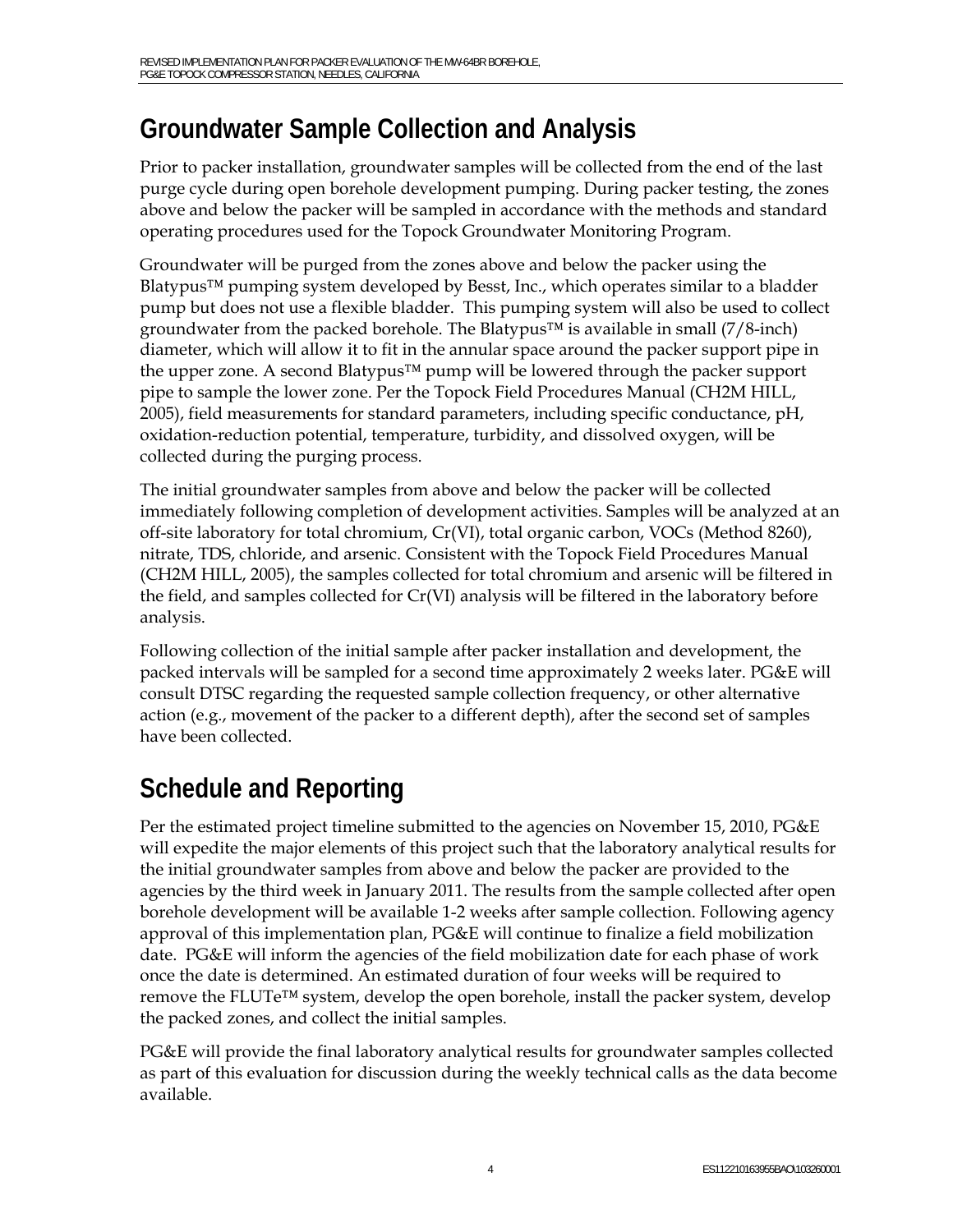#### **References**

CH2M HILL. 2005. *Sampling, Analysis, and Field Procedures Manual, PG&E Topock Program, Revision 1, Topock Compressor Station, Needles, California.* March 31.

\_\_\_\_\_\_\_\_\_\_. 2009. *Final Corrective Measures Study/Feasibility Study Report for SWMU 1/AOC 1 and AOC 10 at the Pacific Gas and Electric Company Topock Compressor Station.*  December.